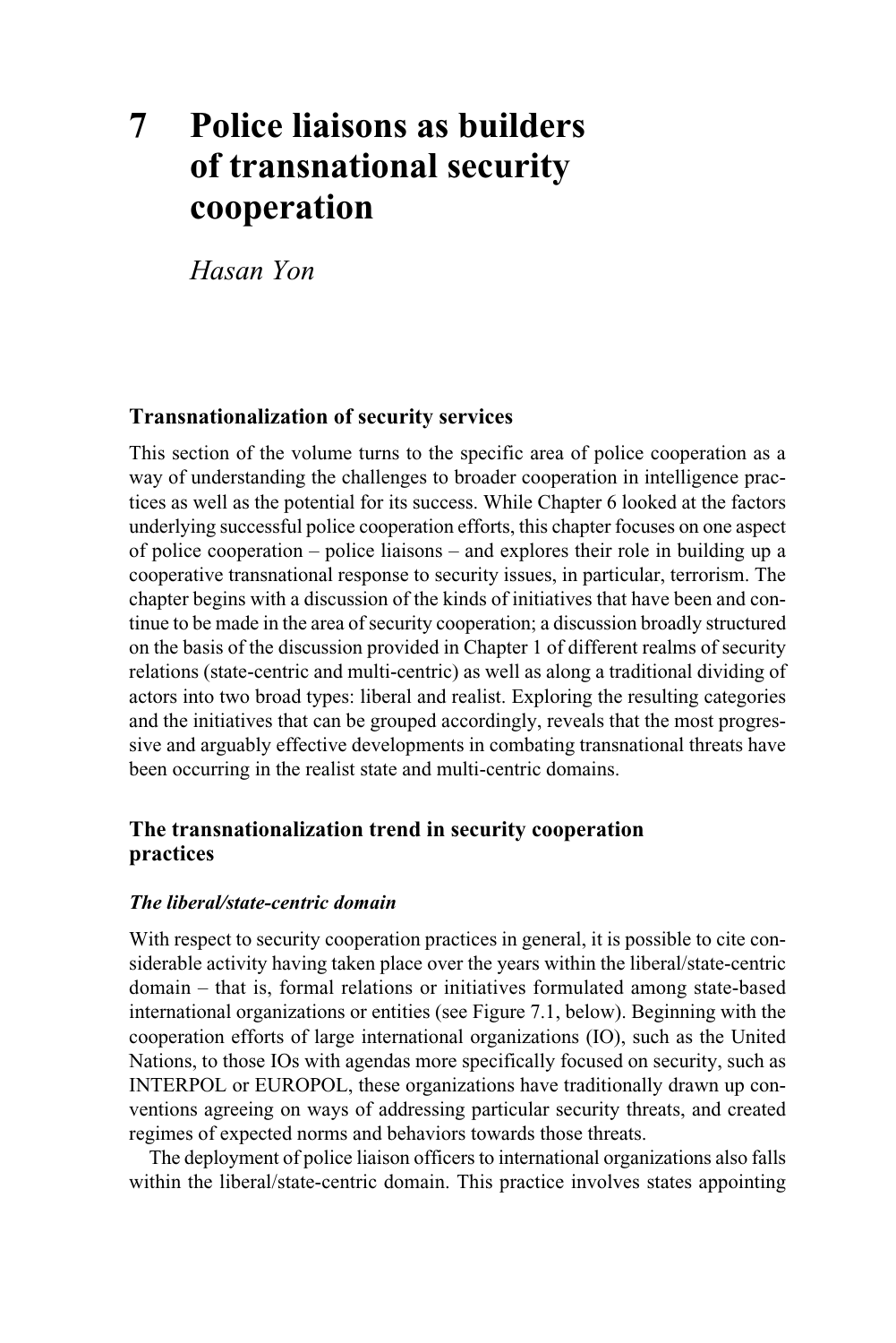|                                       |                                                                            | <b>Forms of Cooperative Security Relations</b>                                                                                                                                                                                                                                                                        |                                                                                                                                                                                                |  |  |
|---------------------------------------|----------------------------------------------------------------------------|-----------------------------------------------------------------------------------------------------------------------------------------------------------------------------------------------------------------------------------------------------------------------------------------------------------------------|------------------------------------------------------------------------------------------------------------------------------------------------------------------------------------------------|--|--|
|                                       |                                                                            | <b>State-Centric Interactions</b><br>(Formal relations formulated by<br>central state organs)                                                                                                                                                                                                                         | <b>Multi-Centric Interactions</b><br>(Informal relations formulated by a<br>mix of state, sub-state, or non-state<br>entities)                                                                 |  |  |
| A<br>$\mathsf{C}$<br>т<br>O<br>R<br>S | <b>Liberal</b><br><b>Forms of</b><br><b>Actors</b> and<br><b>Practices</b> | International Organizations<br>• conventions<br>• regimes<br>Judicial Cooperation<br>• (e.g. Extradition)<br><b>Administrative Cooperation</b><br>(Customs)<br><b>Police Cooperation</b><br>International Police<br>$\bullet$<br>Organizations<br><b>United Nations</b><br>$\bullet$<br>INTERPOL/EUROPOL<br>$\bullet$ | Non-Govt. International Orgs<br>Independent/Individual initiatives<br><b>Private Security Regime</b><br>Police Cooperation<br>Local initiatives (e.g. civilian<br>cooperation with the police) |  |  |
|                                       | <b>Realist</b><br><b>Forms of</b><br><b>Actors</b> and<br><b>Practices</b> | Interstate Relations (Diplomacy)<br>Police Cooperation<br>• Formally established and<br>formally functioning police<br>liaisonship structures                                                                                                                                                                         | Police Cooperation<br>Informal functions of police<br>٠<br>liaisonship<br>٠<br>Formally established but<br>٠<br>informally functioning structures<br>٠                                         |  |  |

*Figure 7.1* Framework of police cooperation

officers to work at international organizations of which their country is a member, such as French officers appointed to EUROPOL. Variations on this practice also occur, such as the employing of liaison officers from *non*- member states to member- based international organizations. Examples of this include the employment of American FBI, Secret Service and DEA liaison officers to EUROPOL. Similarly, Switzerland, Norway, Iceland, Australia and Colombia also have liaison officers in EUROPOL, although they are not EU member countries. We also see examples of the reverse: employing liaison officers from international organizations to non- member states, for example, having officers from EUROPOL posted as liaisons in Washington,  $DC<sup>1</sup>$  And finally there is increasing practice of liaison officers being appointed *between* international police organizations, as is the case with liaison officer exchanges between EUROPOL and INTERPOL.<sup>2</sup> All three of these trends in liaison officer exchanges by international organizations and non member states have taken place in the post 9/11 era and all with an overt purpose of responding to terrorism.

## *Activity within the liberal/multi- centric domain*

It is possible to say that security cooperation practices by and among the existing non- governmental groups and organizations of the liberal/multi- centric domain are growing, and many new organizations have even emerged in recent years.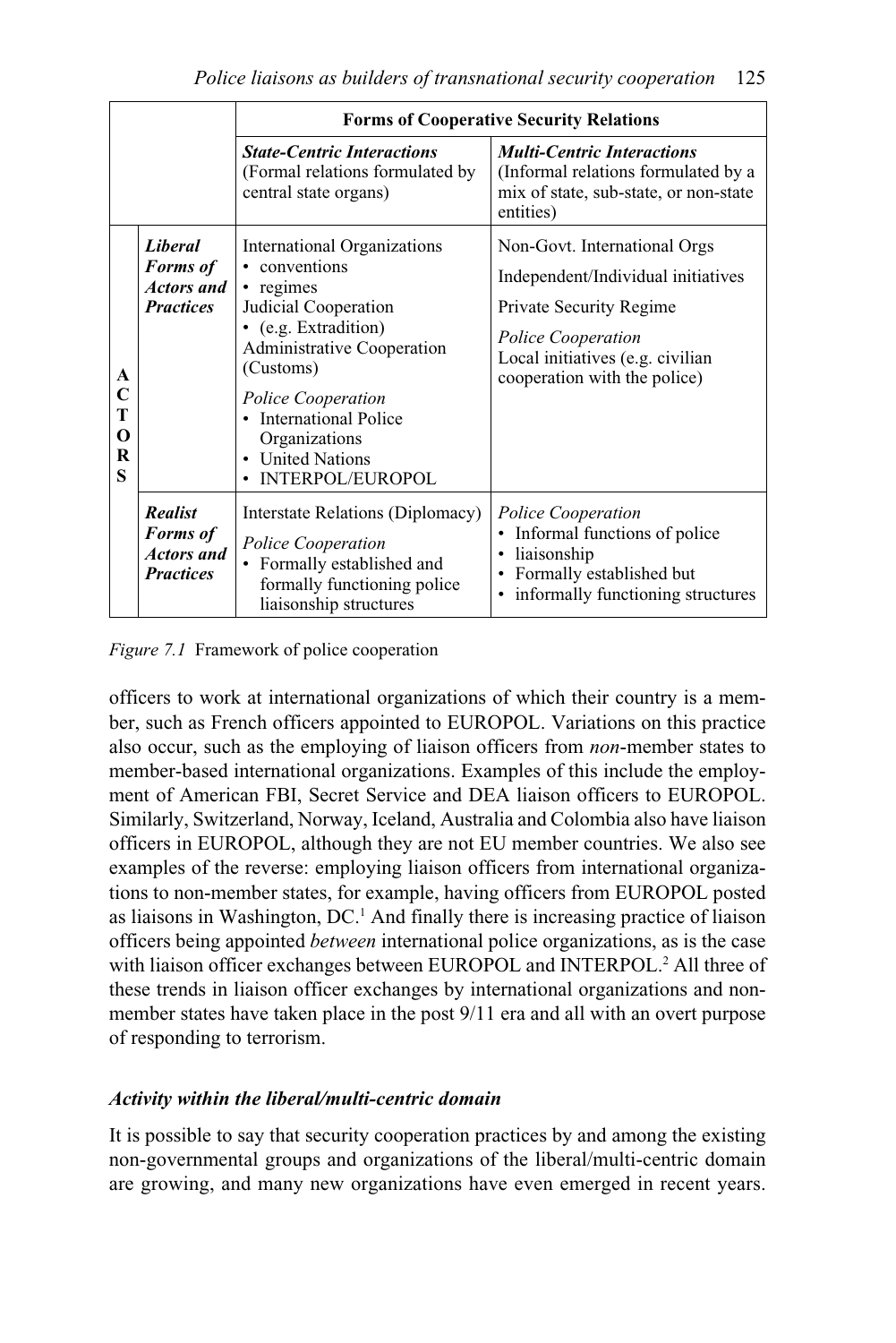Some early examples of initiatives in this area can be seen in the establishing of non- governmental international police organizations, e.g. the International Police Association (IPA), the International Association of Women Police (IAWP), the International Association of Chiefs of Police (IACP), and the International Police Executive Symposium. These organizations have contributed to the shared understandings between police officers around the world in different ways. The IPA, for example, is a worldwide police organization, which aims to increase social and professional interactions among its members, while the International Police Executive Symposium is an academic platform, which organizes conferences to discuss specific police problems. All these organizations contribute to the establishment of a discussion ground for members, however, they do not necessarily serve the aim of building up transnational security cooperation, since they tend to lack the jurisdiction and muscle to enforce wide- reaching security cooperation practices.

A second area of development in this liberal/multi- centric domain can be seen in the growth of private entities providing various security services not only to private companies but to governments as well. Private security firms have long been cooperative partners for states in countering terrorism, but have certain shortcomings made most obvious in the recent example of Blackwater and its activities in Iraq. Basically, such private security services are ultimately businesses, and as such lack the vision and public service conscience that should be present in a non profit governmental organization or entity. In terms of serving to the promotion in particular of cooperation on security matters, these private services have yet to offer anything of significance, and may even prove a hindrance.

Another development in this realm is the founding of private organizations that provide information and reports to clients – including government, intelligence and law- enforcement bodies. Examples include organizations such as IntelCenter (www.intelcenter.com) and the Search for International Terrorist Entities (SITE, www.siteinstitute.com). The SITE institute's activities, for example, consist of surfing internet web pages and chat rooms to trace terrorist content.<sup>3</sup> According to the information on the institute's website, their experts translate four kinds of sources: transcripts of terrorist leaders' speeches, videos and messages; terrorist books, magazines, *fatwas* and training manuals; terrorist communiqués; and terrorist chatter discussing potential targets, methods of attack and other relevant material.4 These translations are then provided to the institute's clients.

In the security realm, and in particular the fight against terrorism, which has always been accepted as the domain of the state, this involvement of private organizations is an interesting development, and such institutes/entities may be able to provide valuable information, but this information may also be controversial. To give an example from the SITE case, a basic search on the internet reveals numerous websites raising cautionary calls against Rita Katz, the owner of SITE, because of her personal background and the killing of her father by the Saddam regime in Iraq. Such allegations inevitably raise questions about the reliability of the information her organization provides. In general, these and other non governmental organizations can be criticized as being more likely to be open to penetration and manipulation than official state organizations or groups, to possess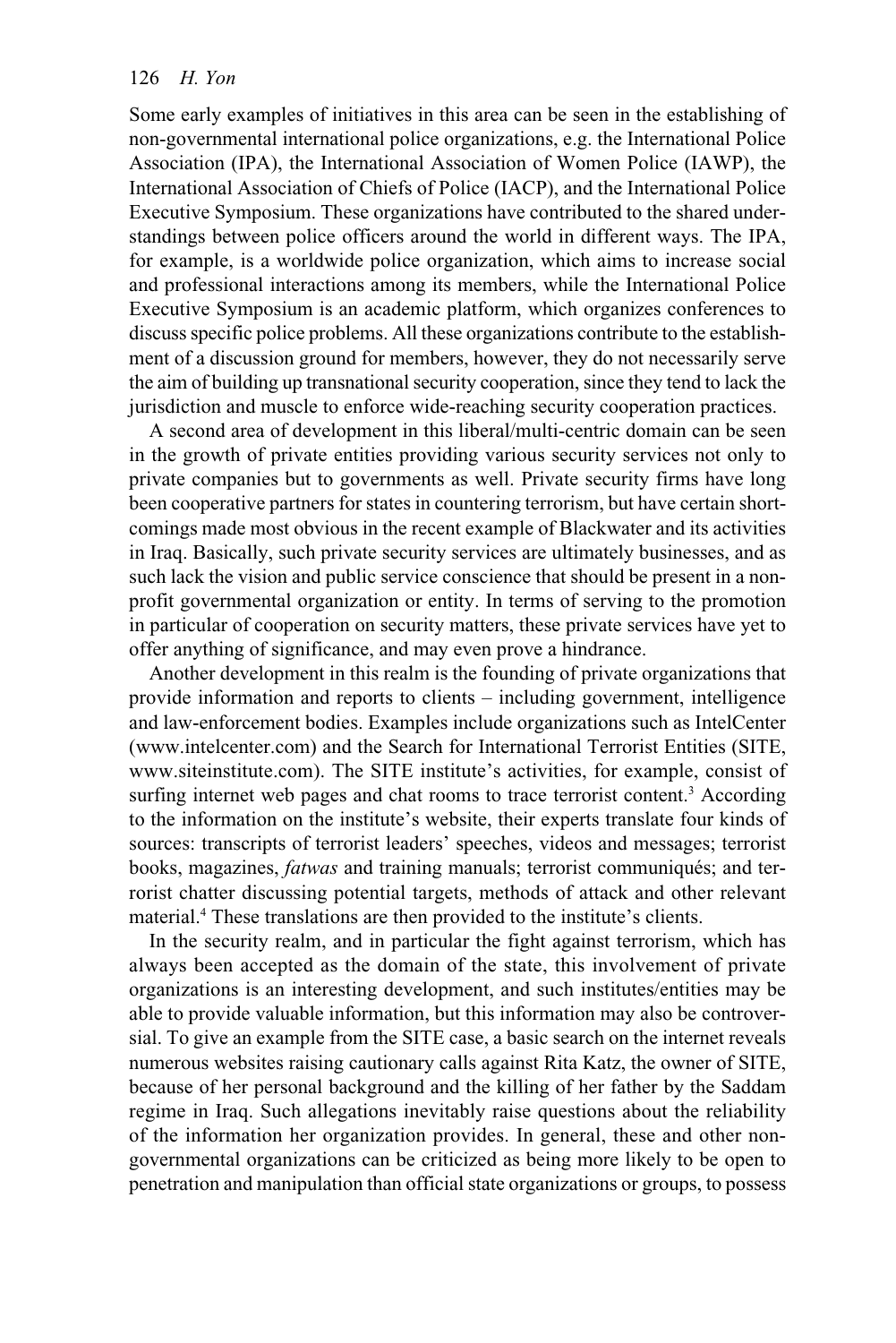less organizational capacity, and be prone to less coordination capacity given possibly very different perceptions and definitions of what constitutes a threat.

Yet another new development in this realm is the strategy of local state or sub state authorities building up transnational capacities on their own, in the sense of coordinating with non- governmental entities or individuals. To illustrate, an example from the New York police may be useful. The NYPD has in its employ an individual of Turkish origin, who serves as a liaison officer between the NYPD and the Muslim community in the city.<sup>5</sup> I met with this individual after he finished up his prayers at the Turkish Fatih Mosque in Brooklyn. During our interview I learned how he established links with the New York Police after organizing a support rally in response to the disastrous earthquake in Turkey in 1999. He now serves as community coordinator, but carries a police ID, and works at Police Headquarters directly under the Police Commissioner. During our interview I learned that he has also been involved with establishing NYPD liaison offices around the world, and described his role in working with them in this way:

Overseas liaison officers have my name in their phone books. When they need to know anything special about Islam or culture there, they just call me and ask. I inform them about what they would like to learn … I take part during the international visits of police forces from Muslim countries to NYPD and Raymond Kelly. This situation surprises visiting delegations because although I am originally a civilian I have a role in official circles.<sup>6</sup>

He stressed his close working relationship with the police commissioner: "Raymond Kelly wants me to visit him at least two times a month. Beside community meetings, I join some of the staff meetings with him." Interestingly, this may hint at one of the problems with this type of local initiative, which is that, though they constitute positive moves, they may be the brainchild of a single individual – in this case New York Police Commissioner Kelly – and thus run the risk of being discontinued or sidelined when a new person takes over. This risk was in fact directly communicated to me by another NYPD liaison officer posted in the Middle East, who expressed the opinion that it was "all Raymond Kelly" behind the liaison program. According to at least that one officer, the program would be in jeopardy of failing after Kelly left.

In considering complications or shortcomings of the various modes of cooperation within the liberal state and multi- centric realms, it appears that even one of the most common methods, the appointing of police liaisons to IOs, has limitations. First, it should be noted that there are several ways of appointing liaison officers (see Figure 7.2), but the two main methods of using liaison officers can be categorized as government-to-government (appointing them in a bilateral manner between two states) or government-to-international organization (state appointments of LOs to an international structure). Sending officers to an institutional setting such as EUROPOL is an example of the latter, while the former describes the traditional bilateral system, in which two countries appoint liaison officers to serve in the partner country, thus falling into the realist/state- centric domain.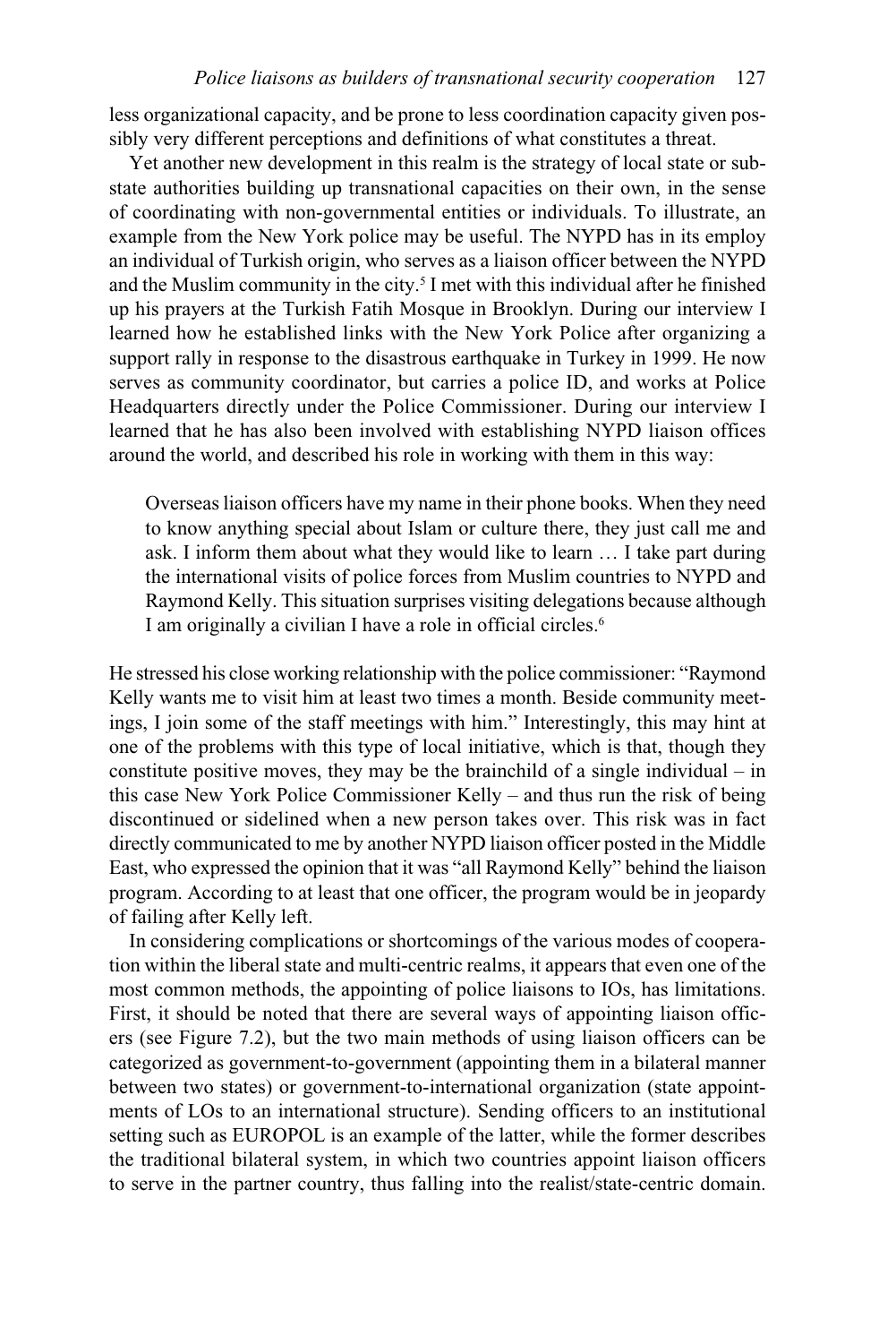|                            |                           | <b>LO Employing Entity</b>                             |                                                                                                        |                                                                         |                                                            |  |
|----------------------------|---------------------------|--------------------------------------------------------|--------------------------------------------------------------------------------------------------------|-------------------------------------------------------------------------|------------------------------------------------------------|--|
|                            |                           | <b>State</b>                                           |                                                                                                        | <b>International</b><br><i><b>Organization</b></i><br>(10)              | <b>Local</b><br><b>Authorities</b>                         |  |
|                            | <b>State</b>              | 1 Stationing<br>in one<br>country                      | Bilateral<br>appointment at<br>general police<br>headquarters<br>State-to-state<br>employment bid,     | <b>EUROPOL</b><br>LO appointed<br>to USA                                | NYPD LO <sub>s</sub><br>appointed<br>to other<br>countries |  |
|                            |                           |                                                        | stationing in other<br>cities                                                                          |                                                                         |                                                            |  |
| LO                         |                           |                                                        | Lack of police<br>representation,<br>rep. by other<br>diplomatic<br>personnel, usually<br>military LOs |                                                                         |                                                            |  |
| Receiving<br><b>Entity</b> |                           | the same region                                        | 2 Accredited to other states in                                                                        |                                                                         |                                                            |  |
|                            |                           | 3 Representing other states in<br>the host country     |                                                                                                        |                                                                         |                                                            |  |
|                            | Intl. Org.<br>(10)        | 1 Membership structure (e.g.<br>EUROPOL)               |                                                                                                        | LOs<br>appointed<br>between<br><b>INTERPOL</b><br>and<br><b>EUROPOL</b> | NYPD LO<br>appointed at<br><b>INTERPOL</b>                 |  |
|                            |                           | 2 Appointment of non-member<br>countries' LOs to an IO |                                                                                                        |                                                                         |                                                            |  |
|                            | Local<br><b>Authority</b> |                                                        |                                                                                                        |                                                                         | European<br>examples,<br>esp. between<br>border cities     |  |

*Figure 7.2* Methods of liaison officer deployment

Traditionally, this bilateral kind of liaisonship has been established between the central police structures of two countries, though in some cases, bilateral liaison officers may be used as accredited liaison officers for other regional countries. As yet another pattern, in Scandinavia, a liaison officer from one Nordic country may represent all Nordic countries in the host country.

The relative benefits and disadvantages of these two primary forms of liaisonship (state- to- state, state- to- IO) are frequently discussed by police officers in the field. The general impression based on a series of interviews with active liaison officers and police managers is that appointments to organizations such as EUROPOL may be useful for policy setting, establishing common standards and creating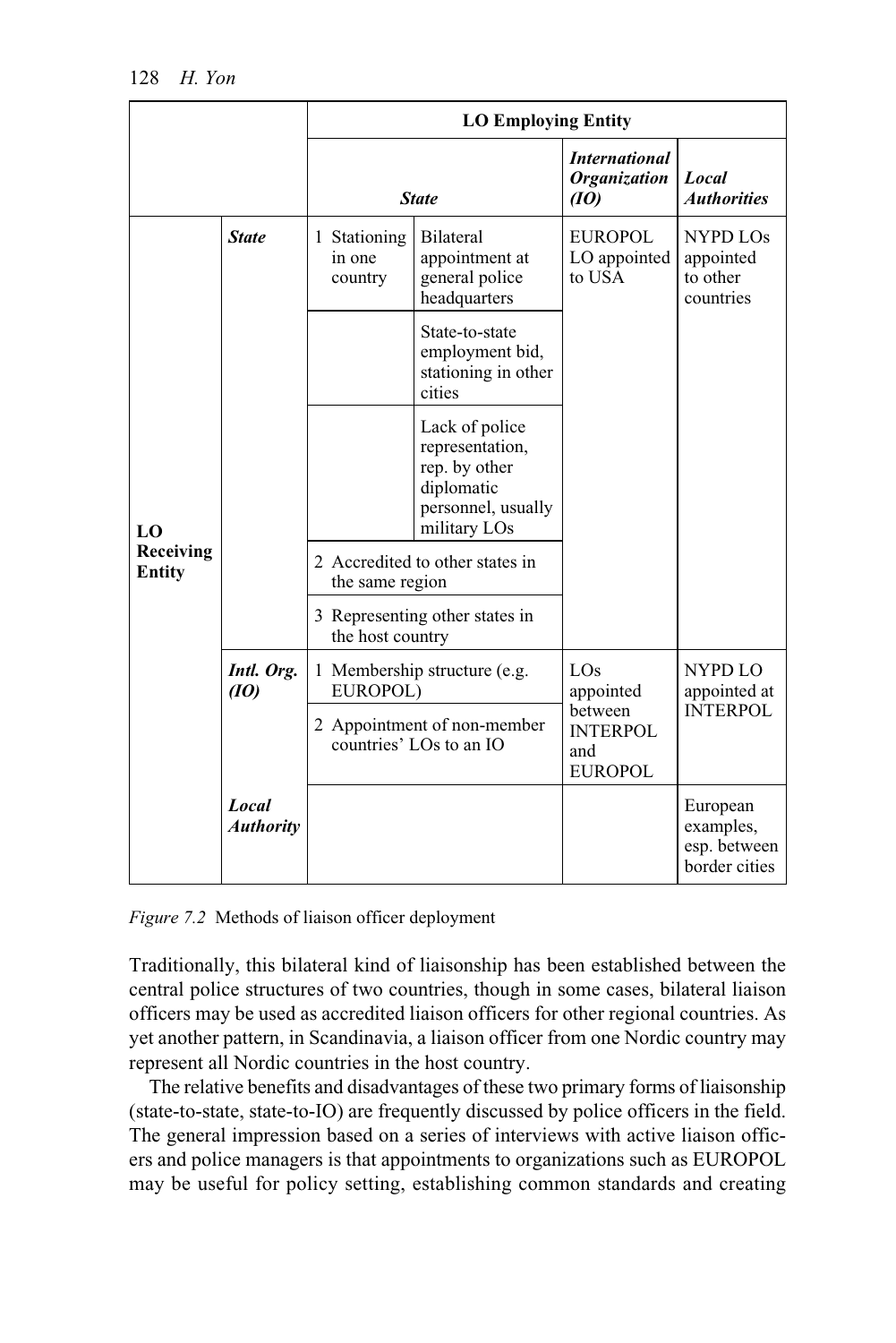data warehouses, but when it comes to actually solving crimes or following up on cases, they can face problems. First, they note that the bureaucratic structure of international organizations can be a negative characteristic. A liaison officer with experience both at international organizations and in bilateral appointments argued that:

Bureaucracy dominates the relationships at international organizations. Processing a request at an international organization may take months. On the other hand bilateral liaison officers may conclude the same requests in hours and even in minutes<sup>7</sup>

Similarly, a deputy National Police Commissioner with whom I spoke, argued that:

Through our normal [bilaterally appointed] liaison officers, we can get very important and urgent information in quite a short time when we need it. Otherwise we could have waited for days through other channels. Therefore we give special importance in employing liaison officers directly to areas of our concern.<sup>8</sup>

These comparisons and the resulting impression of the inefficiency of LOs at international organizations raises an interesting point about speed and effectiveness. Being together at an international organization like EUROPOL means that LOs can be physically gathered together quickly in order to inform them about urgent issues, for example, to share among them intelligence that an attack may take place somewhere in Europe. On the other hand, if we are to look at the efficiency and speed of investigations, there is a general consensus that international organizations are not always productive. In the words of one PLO:

International organizations such as EUROPOL and INTERPOL are good for coming together, talking on issues, setting agendas and planning the future but I do not believe that they help in cases when urgent response is needed.<sup>9</sup>

The shortcomings of international organizations like INTERPOL or EUROPOL are also suggested by the fact that some member states of these international organizations still feel the need to appoint separate, bilateral liaisons in other member countries – a practice that should not theoretically be necessary given that their officers work alongside each other at the organization. One Deputy National Police Commissioner told me that they had been "receiving requests of direct Liaison Officer employment by our partners more and more because quite a lot of police organizations believe that employing liaison officers is an important way of succeeding timely and successful cooperation".10 Yet another liaison officer blamed the need for reverting to bilateral practices as being the result of the "impotencies of EUROPOL channels".11 Even information given on INTERPOL's web page shows that member countries such as Austria, Germany, France, the Czech Republic,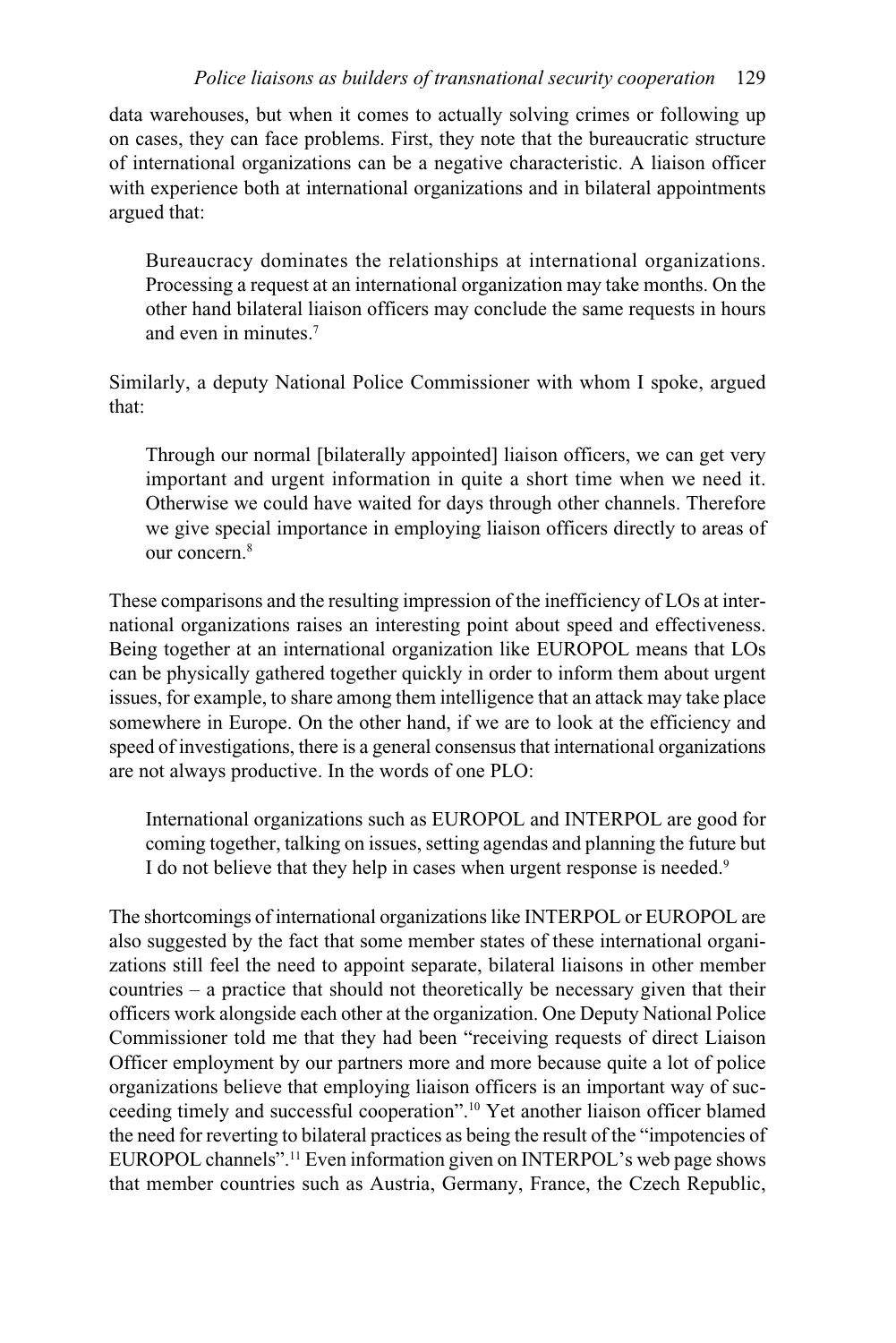the Nordic Countries, Belgium, the United Kingdom, and Spain all have LO posts in these and other European countries, even though they are all members of EUROPOL. This situation shows that states still feel the need to establish bilateral relations although they are in the same IO and, in fact, there is an ongoing debate about the use of EUROPOL. One European police manager interviewed, pointed out the organization's limitations, saying:

Using *only* EUROPOL channels and the liaison offices at the EUROPOL headquarters between member states, and ending the practice of liaison officer appointments bilaterally between member states, has been proposed by a few countries, but accepting such a proposal seems to be impossible right now.12

### *The realist/state and multi- centric domains*

When we look at the realist/state-centric domain and its role in cooperation practices, we see that diplomacy has long constituted the main practice of the realist/ state- centric domain for coordinating cooperation on security matters, together with other state-related forms of cooperation such as in the judiciary,<sup>13</sup> where various practices, from extradition, to recognizing foreign penal judgements, to cross- border freezing and seizing of assets, all have been and continue to be used to counter threats – including increasingly transnational ones. Diplomacy may be the most traditional form of building up cooperation on security matters, but when it comes in particular to twenty- first century transnational threats, diplomacy and the diplomats who conduct it may face critical challenges. There remain, as always, the traditional complexities of state- to- state relations, such as states looking out for their own national interests, the lack of trust, the drive for survival, and so on, but in addition, there may be slowness on the part of these state diplomats to adapt to new kinds of threats and to adopt the kinds of transnational responses necessary to face them. Diplomats still tend to remain traditionally trained and to hold fundamental beliefs in a state- centric and state- dominant world. They may be more likely to view the post- $9/11$  period as just that – an interim period within a long history of state- to- state security domination – rather than a sign of a broader shift. Thus, in both vision and in preparedness/training, they are not likely to be quick to adapt to new, transnational practices.

Increasingly, however, we see diplomatic efforts being accompanied by other statist actors acting in a more transnational manner – in other words, becoming what we might call transgovernmental, or, as suggested in this volume, "statist transnational" actors. Since these actors establish transnational links beyond the strict control of foreign offices or departments of state, their actions may constitute moves into the realist/multi- centric domain. These government entities nevertheless remain part of the state system. They act on behalf of states, and even when they create entities above the borders of states, they may use diplomatic or state channels to do so. As for police liaison officers working in a traditional bilateral manner, their appointments and official functions remain in the state- centric realm (for example, they are often stationed at their countries' embassies abroad)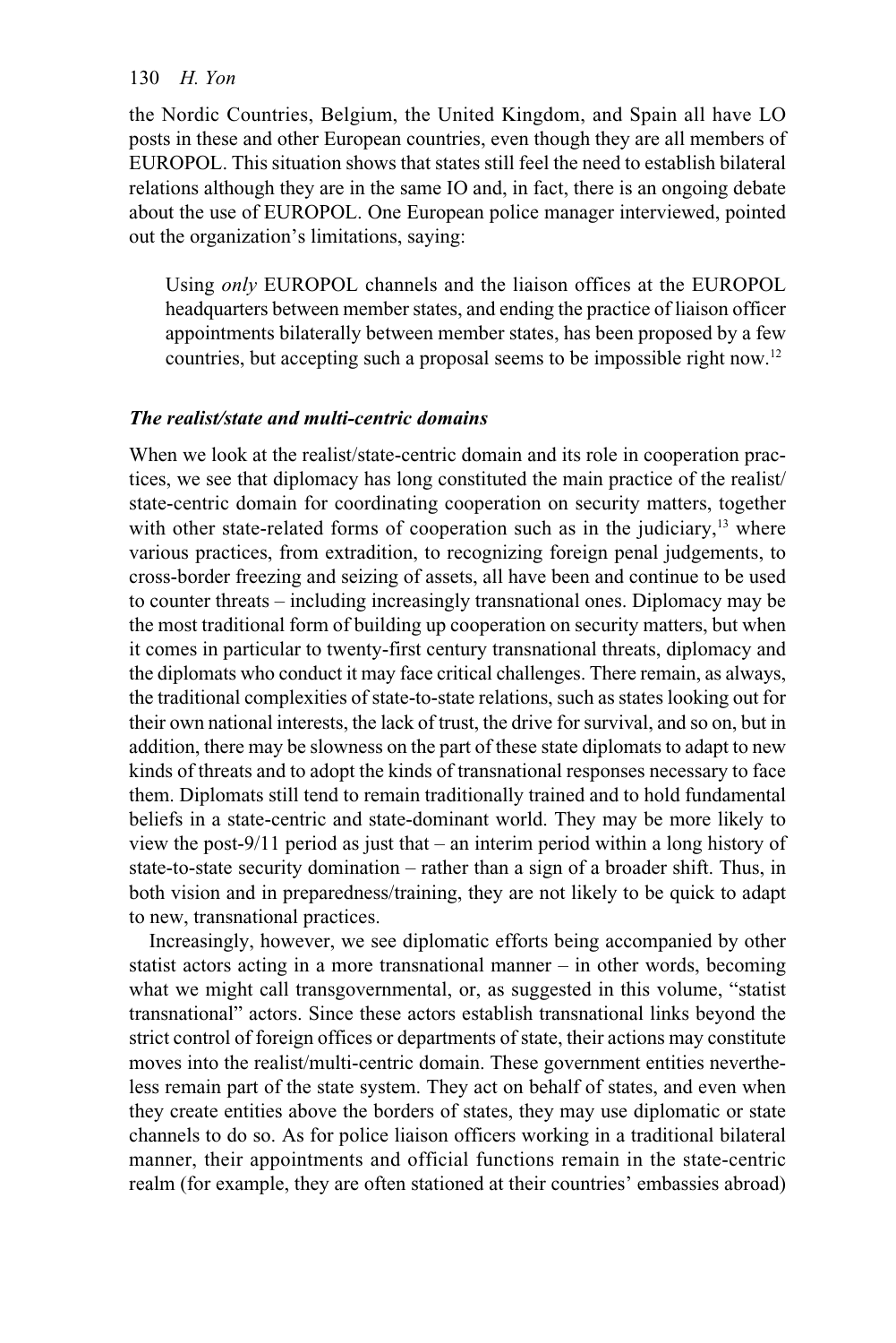though, as we will see later on, their actual practices often spread into the realist/ multi-centric domain.

Europe has often led the way in examples of such transnational relations between sub- state actors. For decades, various sub- state entities have initiated their own transnational cooperative ventures. Such sub- state initiatives have generally been established on a regional basis, with an aim to controlling borders. They include, for example, the regular meetings of the heads of police from Berlin, Bern, Bratislava, Budapest, Munich, Prague and Vienna,<sup>14</sup> and the close cooperation that has existed since the 1980s in the trinational Upper Rhine Area between Basel (Switzerland), Freiburg (Germany) and Mulhouse (France).15 The Netherlands have also established Police Partnership Programs (PPP) with Hungary, Poland and the Czech Republic, for purposes of exchanging professional knowledge and experience, and building up mutual understanding and respect.<sup>16</sup> Perhaps the most famous example of sub- state actors setting up cooperation practices is that of the transnational police cooperation that exists between France and England, for the purpose of securing the Channel Tunnel Region.<sup>17</sup>

Yet another example is the Metropolitan Police of London, which includes a Counter- Terrorism Command responsible for undertaking counter- terrorism investigations not only in London but throughout the UK and abroad. Although the Metropolitan Police is mainly established as an agency for the Metropolitan area of London, in this particular structure they also function as a support agency for investigations outside of the city. Most importantly, the Counter- Terrorism Command of the Metropolitan Police is the "single point of contact for *international* partners in counter-terrorism matters" with an ability to investigate overseas attacks against British interests.18

Outside of Europe, perhaps the most interesting case is that of the New York Police Department. As mentioned earlier, the NYPD has, on its own initiative, sent police liaison officers to a variety of countries, including England, Jordan, Singapore, Israel, Canada, France and the Dominican Republic. This case bears some rather unique characteristics. The NYPD example shows us that a local entity may initiate an international cooperative strategy in the field of counter- terrorism, which has traditionally been accepted as a state- level issue (see Nussbaum, this volume). Also noteworthy is the fact that this strategy of a city sending its own PLOs has been established for countering terrorism in the aftermath of the September 11 attacks, and has a very much local primary aim of protecting the city of New York. The interest raised by New York's counter- terrorism liaisonship strategy is very much evident, particularly when we consider that other cities have expressed interest in copying this practice, including the police departments of Los Angeles, Miami, Las Vegas and Chicago.<sup>19</sup> For cost-efficiency purposes, it has even been proposed that some of these local police departments come together to establish such an overseas liaison system.<sup>20</sup>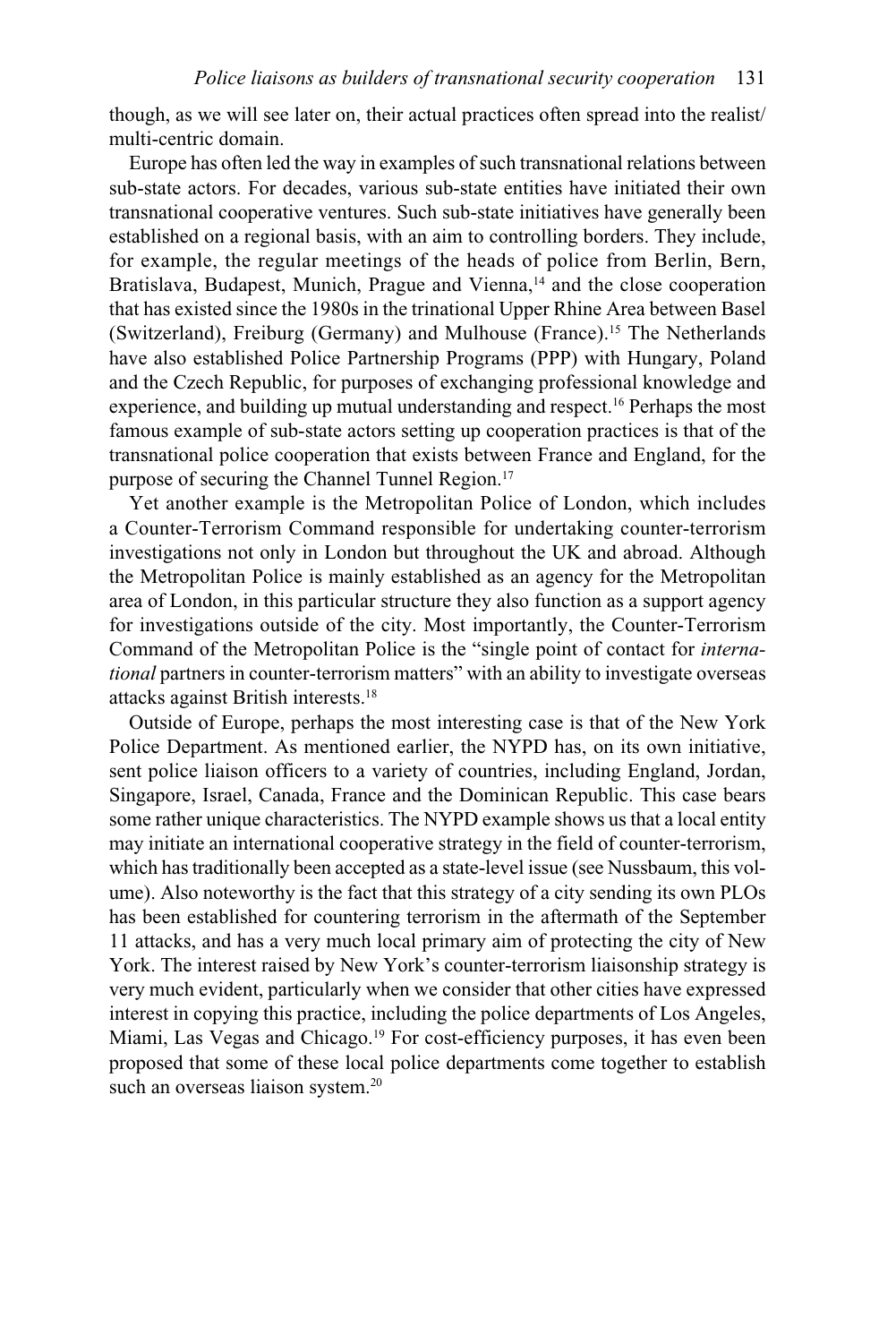#### *Liaison officers as masters of informal cooperation practices*

As was suggested above, although the police liaison system is established within the realist/state- centric domain, in one interesting, overall sense, it is possible to argue that its usage has been extending into the realist/multi- centric realm. That is, while police liaisonship preserves its formally established and thus state- based nature, it is functioning *informally* in several ways. Formal cooperation, it should first be noted, takes place within the bureaucratic circles of the relationship. Mutual agreements, conventions and all other relevant legal documents shape the formal functioning of the relationship, and the rules for these formal relationships have long been established. Informally, however, a liaison officer spends his time with his colleagues in the host country, often hosted by and given an office in the local police department. Consequently, a liaison officer's time is devoted to establishing cooperation and interaction with his counterparts in the name of his organization. In the process of working on requests or cases, liaison officers are able to learn more extensive and more detailed information. Consequently, the liaison officer learns the story of the cases. If there is any procedural problem in sharing the knowledge, informal ways of overcoming those difficulties can be discussed. S/he can learn about the local details and intricacies of the cases in questions, on site, and work more easily to find a solution.

The informal relationships that develop enable LOs to positively contribute to formal procedures by establishing a degree of cordiality, friendship and trust between parties. Informality also helps smooth over some of the bureaucratic processes that may slow down the investigation process. For example, formal relationships take place within the boundaries of official procedures in a mechanistic manner such as the institutional channels and communication of police cooperation. These official procedures may require notifying higher- level administrators for permission, using official written forms to request information or permission, even using particular formal language when requesting or sending messages. In order to set up and conduct contacts between countries, there may be requirements to copy these messages to other state- related departments, from the Interior Ministry to the Foreign Ministry or even the Prime Minister's Office. Not only might these formalities slow down the process of information exchange and cooperation, but may also slow down individuals' willingness to share information, as they might be intimidated by the necessity to write formal requests that anyone can later refer back to. Experiences reported by various LOs also revealed that the frustrations involved with such procedures are exacerbated because of the nature of investigative communications which often require extensive follow- up, back and forth, and exchange of ideas – all of which can take considerable time when going through formal channels.

On the other hand, informal cooperation eases up the process of communication about particular cases and developments within them. During informal communication with counterparts, police liaison officers share their experiences. During those information exchanges both parties give each other information about what is going on in cases, what kind of developments they are seeing in criminal strategies and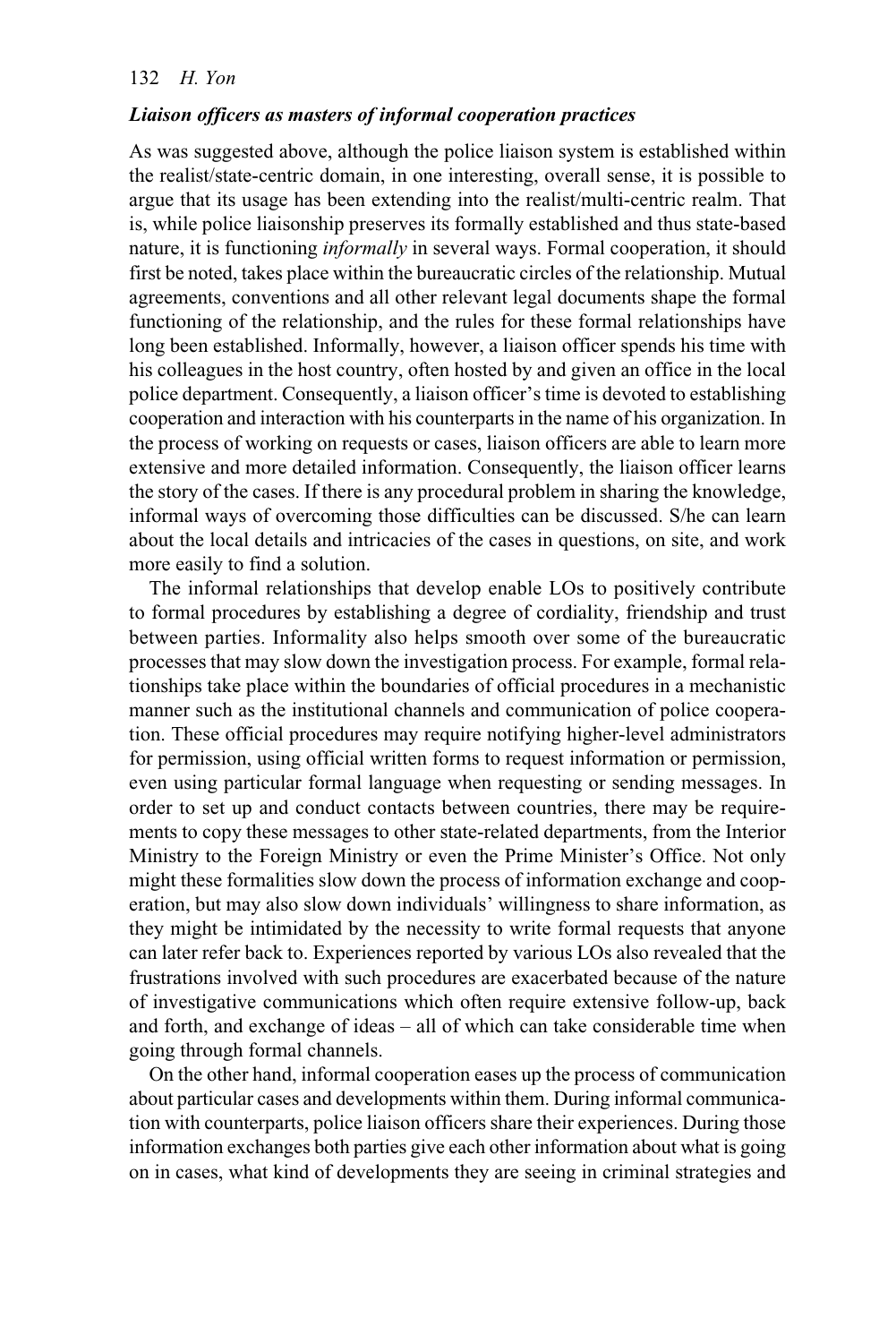are able to share ideas about specific problems. Sharing information in this way gives both parties understanding about current and emerging trends. In that way parties build up common understandings about current problems and threats. An important example of how this may work was pointed out by a police officer at the NATO conference that produced this volume:

After an explosion took place, we have found that the perpetrator had lived in a European Country before. We asked the LO of this country information about this person and we got all the information. However we could not have gotten the same information via letters of rogatory from the judicial authorities of the same country.21

This example shows how the informal practices enabled by the liaison system may be beneficial in urgent cases.

Such information, gathered quickly in informal communication, is also more likely to be able to be used for preventive policing and for establishing preventive strategies, especially in countering terrorism. Learning about threats that others are experiencing may lead the way to taking necessary steps to avoid similar threats in one's own country. As terrorism is global today, a terrorist method used in one country may spread all over the world in just a few days, thus learning more about a terrorist method both promptly and in detail may be an invaluable asset for pre emption of an attack in another country.

### *The importance of informality as a facilitator*

It is clear from the above that a key underlying factor that runs throughout the developments within police cooperation in general is informality. Simply put, informal interaction implies daily contact between actual police officers. Not only is this perhaps the unspoken rationale behind setting up formal institutions or organizations for cooperation, but in practice, it is informal interaction that makes these institutions work and tends to spur unconventional developments of a more transnational nature.

The importance of informal interaction is evident in the fact that a definition is featured on the web page of the police department in Kent, England, a county which is a gateway from England to Europe both via the Channel Tunnel and several ports. It serves therefore as an important police authority to establish cooperation with international partners. Although this definition is established to describe the cooperative structure between the Kent Police and its international partners, it can guide our understanding of what informal cooperation entails:

[informal refers to the] natural consequence of day to day contact through meetings, visits, telephone conversations, use of LinguaNet system, e.g. information required/given on a police to police basis by the spoken word or simple documentation. Such information would only be used for police purposes and cannot be used in judicial proceedings. The use of the information can, by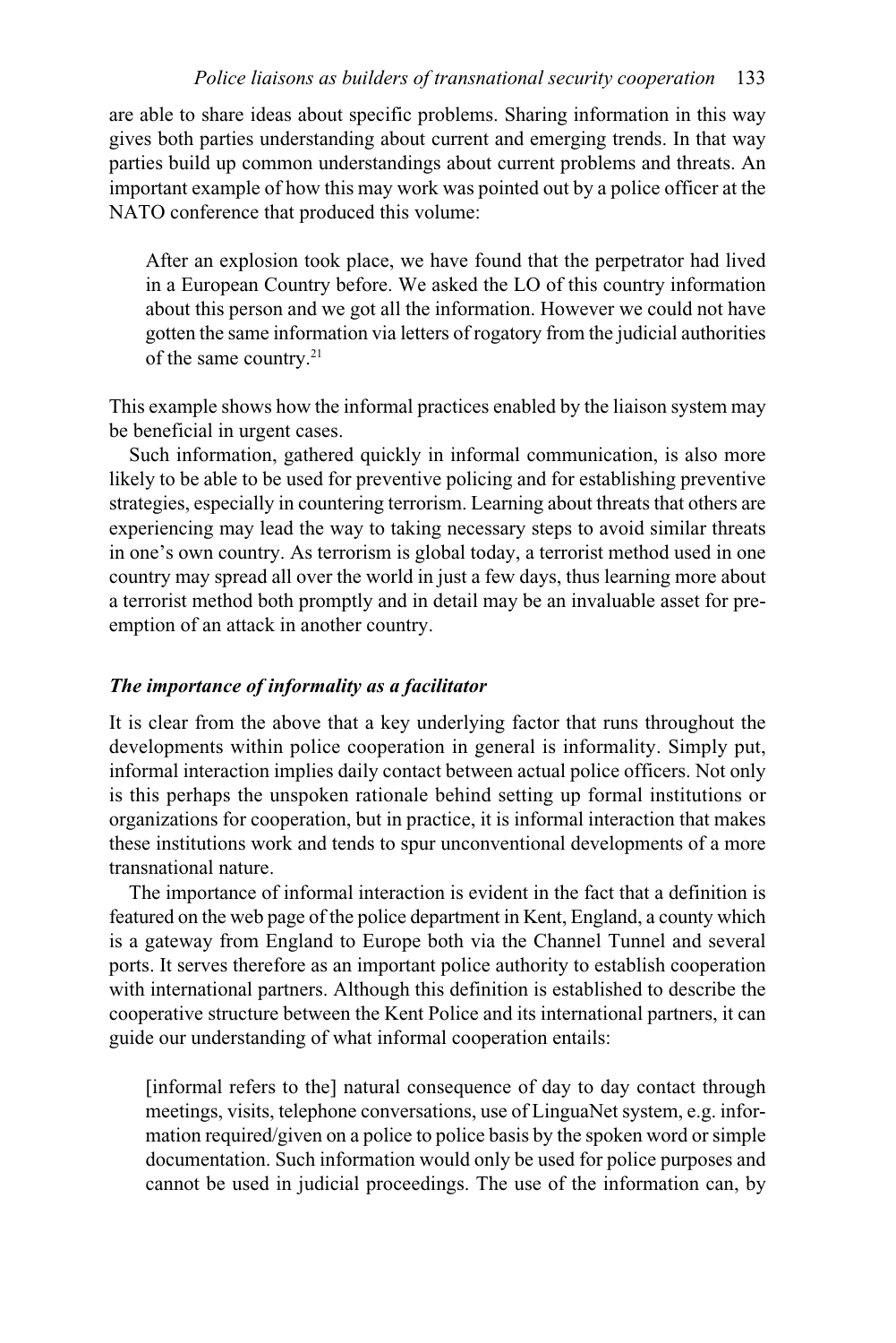negotiation, be upgraded to the levels and associated procedures of *formal* or FORMAL information<sup>22</sup>

Informal cooperation gives several advantages to police organizations. First of all, informal cooperation makes communication between parties faster and easier. As the above definition notes, it may also be possible for cooperation to include the use of a shared computer system. Any questions can be directly forwarded to partners to discuss on the issue. Based on those discussions, the parties may decide to take steps to establish formal procedures. Secondly, informal cooperation may help to increase trust and reliability between parties. As informal cooperation relies on day-to-day interaction, it helps parties to learn and trust each other. The higher the level of trust, informal cooperation may be more productive. Informal cooperation allows for sharing of stories about crimes and partners, and thus for learning about trends.

An equally critical factor allowing police cooperation to work as an essential tool between police organizations is the presence of a shared identity of "police culture". Police culture allows police officers to understand problems in the same way. As one liaison officer put it:

Although the country that I work in has diplomatic tensions with mine, I never feel those tensions with my police counterparts, because as police officers we look at crime and criminals, including terrorism, in the same way.<sup>23</sup>

In essence, this officer is describing what Deflem formulates conceptually as, "the objective of counter- terror policing is de- politicization of terrorism and seeing terrorism as a crime".<sup>24</sup> This point reflects the identity of police in evaluating terrorism: when seeing terrorism as just another crime, cooperation becomes easier.

# **Police liaison officers: masters of the frontier**

The first half of this chapter has shown that across different domains of state and multi- centric activity, attempts are being made and initiatives introduced to "transnationalize" the response to transnational security threats. Whether it is the spread of sub- state or non- state actors into realms previously limited to state actors, or the increasingly *in*formal use of formal state actors or processes, there is no doubt that a changing nature of security threats has bred changes among those responsible for responding to those threats. At the forefront of the most effective changes we find the police, and, in particular, we can see evidence of innovative uses of police liaisons. Who are these pioneers of informal transnational security cooperation and what trends do we see in their deployment and nature?

# *Actors of the states' transnationalization: who are the PLOs?*

The following definition of liaison officers by the European Council reflects the general characteristics of the term "liaison officer":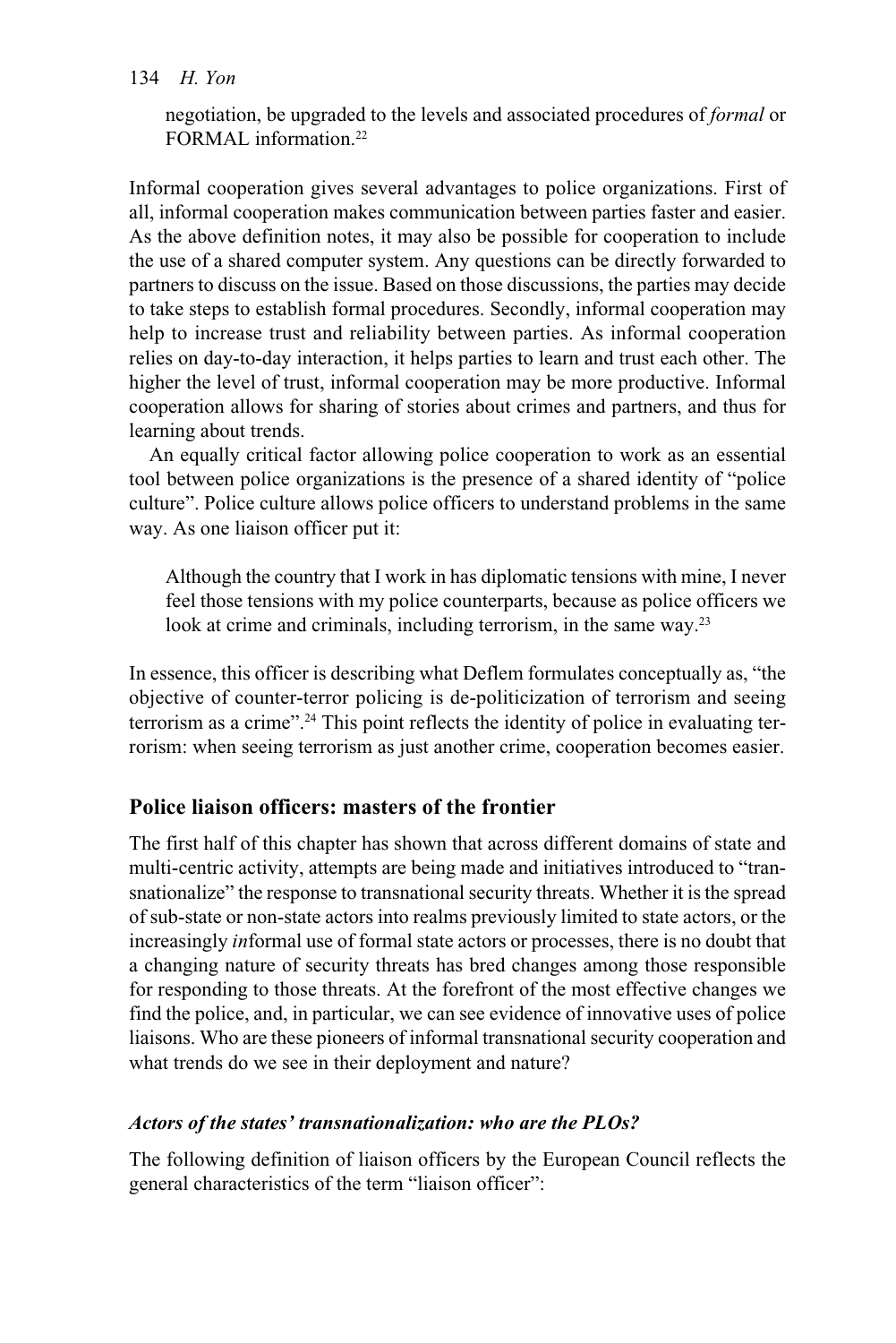"liaison officer" means a representative of one of the Member States, posted abroad by a law enforcement agency to one or more third countries or to international organisations to establish and maintain contacts with the authorities in those countries or organisations with a view to contributing to preventing or investigating criminal offences.<sup>25</sup>

Research on the police liaison system in Europe has described the characteristics of police liaison officers as being on the margins of the police world, often multilingual, having some form of advanced education, being "urbane" and "cosmopolitan" and recognizing each other as belonging to the same small elitist and political world.26 According to the same study, they see their position as a form of promotion with financial and symbolic benefits, and note their job's emphasis on strategic analysis requiring analytical skills and the ability to make comparisons between states.

Liaison officers have also been described more cynically in the limited literature about them:

The second model is that of the liaison, in the dual role of formal representative and informal "fixer". Like the assorted representatives of the many non- law enforcement agencies that increasingly crowd U.S. embassies, few of whom engage in detective- like activities, U.S. law enforcement agents stationed abroad are expected to act both as official representatives of their agencies and as "fixers" for the assorted requests and problems that come their way. U.S. agents abroad often find their days crowded with fielding inquiries from U.S. based agents, transmitting requests for information and other assistance between local police agencies, serving as hosts for fellow agents flown in on specific investigations, arranging reservations and programs for visiting politicians, and high level officials, dealing with the media, giving speeches, and attending assorted social functions.27

The somewhat unenthusiastic nature of this definition of the LOs' duties and the image of the LOs as existing on some line between a real police officer and a diplomat, perhaps naturally leads to tensions at times between the LOs and the diplomatic corps. Relations between police liaison officers and diplomats tend to fall into two main categories: one in which there is little or no interaction between the two groups; or a second in which they have frequent contact. The first case is what happens when LOs are serving at international organizations or appointed in border areas where they travel daily between the countries. The second scenario is the general case in a bilateral appointment, when the LOs serve in their embassy abroad, and function there as part of the diplomatic mission.

Among the latter cases it is possible to see even greater distinctions between types. In some cases, such as in that of the USA, the country aims to establish police liaisonship as an important part of the diplomatic relationship. US government institutions are increasingly involved in international police matters because the US government views the international crime problem as a "component of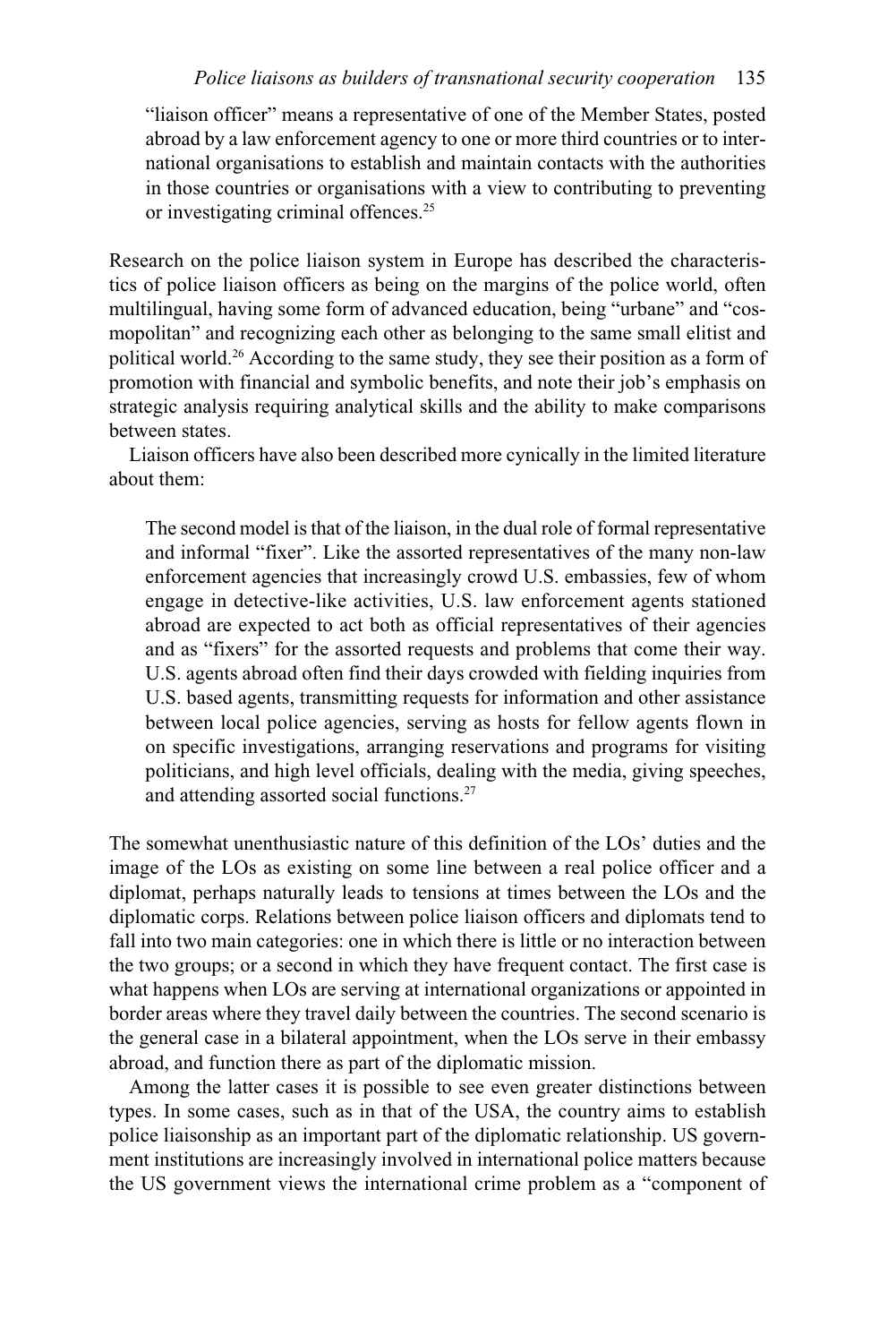foreign policy and national security, not just as a law enforcement issue,"28 and police assistance is seen as part of the foreign policy of the US.29 On the other hand, in countries that do not have well established liaisonship programs, there are more likely to be problems and tensions arising between LOs and the diplomats they serve alongside. One liaison officer from a European country described his relationship with the diplomatic mission as follows: "My Ambassador asked me quite a lot of times what I am doing as a liaison officer. And he still wonders why our country needs me."30 The liaison officer of another country complained about his Ambassador, saying that he "did not want to give me a room at the Embassy. He doesn't see my work necessary".<sup>31</sup>

The complexities and potential contradictions noted in the earlier quote and in the above description of the relations between LOs and diplomats, all seem to reflect the "hybrid" nature of police liaisons – they are between roles, between duties. But this does not have to be a negative quality. This hybrid character might be quite uniquely positive, particularly with respect to their formality/informality. They have formal legitimacy, but informal capacity; they are formal in terms of the passports they carry, but informal in their actions. It is this bridging of the formal/informal gap in particular that makes them successful pioneers of the transition from the international, state- centric realm, into the transnational, multi centric one.

What is also interesting about police liaison officers, is that they are not a new phenomenon. The appointing of police liaison officers as a practice goes back to the late nineteenth century when the world witnessed several decades of Anarchist and revolutionary violence. Writing about the mid- 1800s, Deflem argues that the Police Union of German States appointed a German police officer at the German embassy in London and other agents were placed in Paris, London, Brussels, and New York.32 It has also been noted that during the same era the Russians established a special bureau in Paris, and other cooperative initiatives in Berlin and several other European cities, with an aim to police revolutionary activity organizing abroad against the Russian Empire.<sup>33</sup> Even the US Marshals Service, which was founded in 1789, has had among its aims the establishing of international cooperation, while US customs involved sending or stationing agents abroad.<sup>34</sup>

In the early decades of the twentieth century, liaison posts emerged in response to the communist threat, for example, Switzerland allowed French, British and American agents to serve in embassies in Bern to "observe the communist presence."35 But it was really in the 1970s that the use of liaison officers increased dramatically, and this was due to drug- related issues. The United Nations Convention against Illicit Traffic in Narcotic Drugs and Psychotropic Substances of 1988 encouraged the usage of liaison officers. In Paragraph 1-e of Article 9 of this Convention, member parties are urged to "Facilitate effective co- ordination between their competent agencies and services and promote the exchange of personnel and other experts, including the posting of liaison officers."36 In fact, due to the focus on drugs, police liaison officers were for a long time referred to, particularly in Europe, as drug liaison officers. This situation began to change in the 1990s with the spread of cross- border terrorism, and the subsequent gradual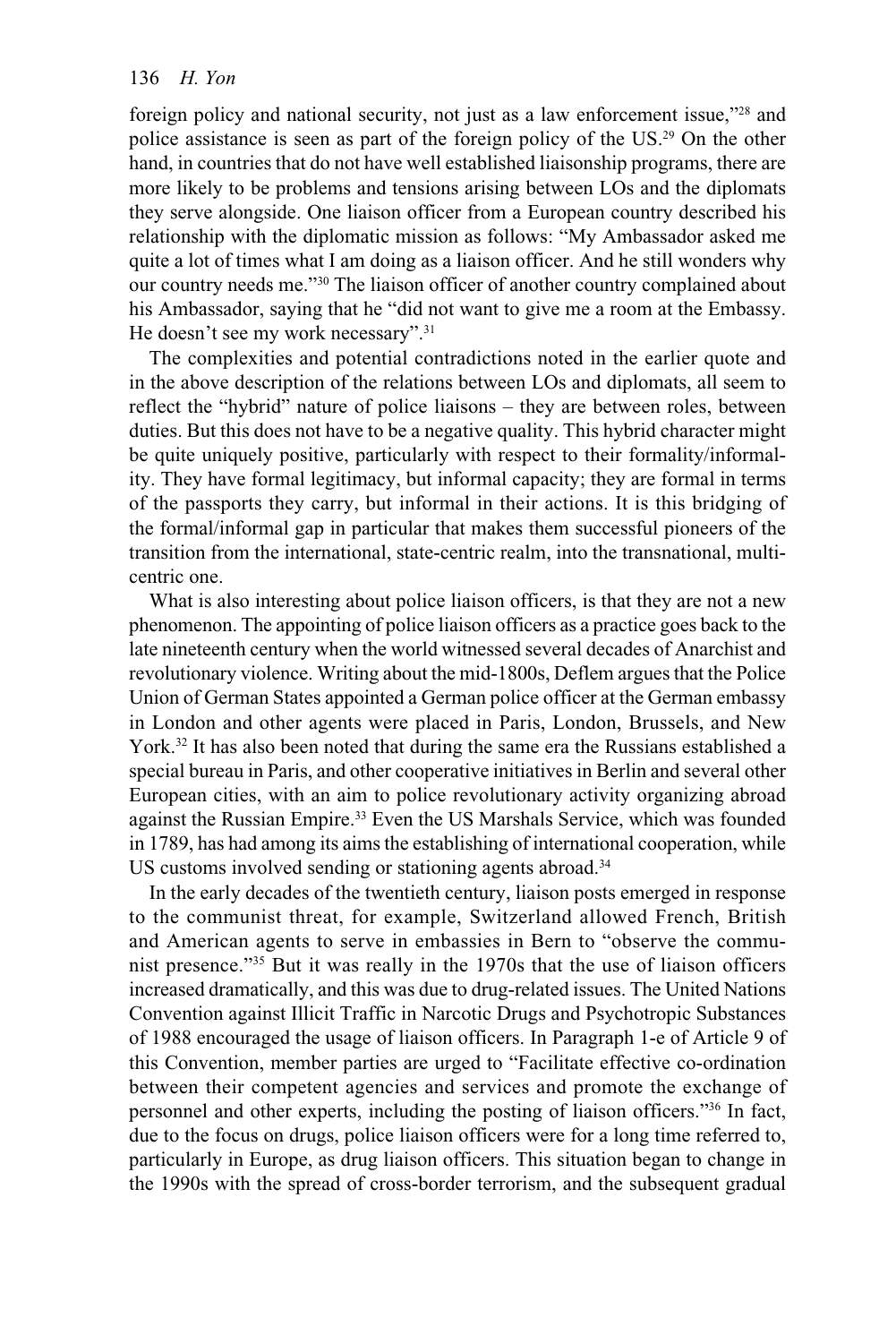growth in states permitting the involvement of police liaison officers with terrorism cases. It has even been argued that today's global counter- terrorism campaign is built on previous policing efforts against drugs.<sup>37</sup>

Looking at things historically, we can say that police liaison officers have been used flexibly by states. Introduced during the Anarchist era to counter cross- border political concerns, liaison officers later became important for their use in international drug enforcement. Now, with terrorism having taken on a transnational nature, we are observing the increasing importance and employment of liaison officers to counter this threat.

### *Growth of bilateral PLOs*

If police liaisonships of various types are evolving in the fight against terrorism, are they also growing in number? How many actual police cooperation agreements have been signed, and how many police liaison officers have actually been appointed in the more traditional bilateral manner? These are seemingly simple questions, but surprisingly difficult to answer. The data that do exist are difficult to keep up to date because of the flexibility states have in appointing liaison officers. States appoint LOs based on their immediate needs, and as soon as that specific need is gone, the states may quickly decide to draw the liaison officer back. Even more problematic though, is that such data simply are not easily found in public documents. International organizations do not always provide information on the numbers of agreements and liaison officers. INTERPOL provides the names of the member countries on its web page, but country- specific information can be found only on the European Police and Judicial Systems page, and there only 21 of the 186 member countries provide detailed information about their police and judicial system  $-$  including numbers of liaison posts.<sup>38</sup>

A more direct effort to collect such information helps flesh out the picture a bit more. The information provided in the following section was collected both by directly contacting national police organizations via their e- mail addresses, and by conducting internet searches for "police cooperation agreements" and "police liaison officer" and examining the resulting news reports, reports of international organizations, and web pages of police/law enforcement organizations. Also taken into consideration were the web pages of national police organizations of various countries' interior ministries. These latter web pages provided complete and accurate numbers, but not many countries have them. Numbers from international organizations or news reports are more easily found, but are less likely to be accurate because the facts change quickly. Directly contacting the national police organizations was the best way to get the most accurate and up- to- date information, but as a method it also had some practical complications. The primary problem was that of the 145 countries whose police organizations or relevant ministries' e- mail addresses were found and to whom e- mails were sent requesting information, 40 bounced back as failed delivery.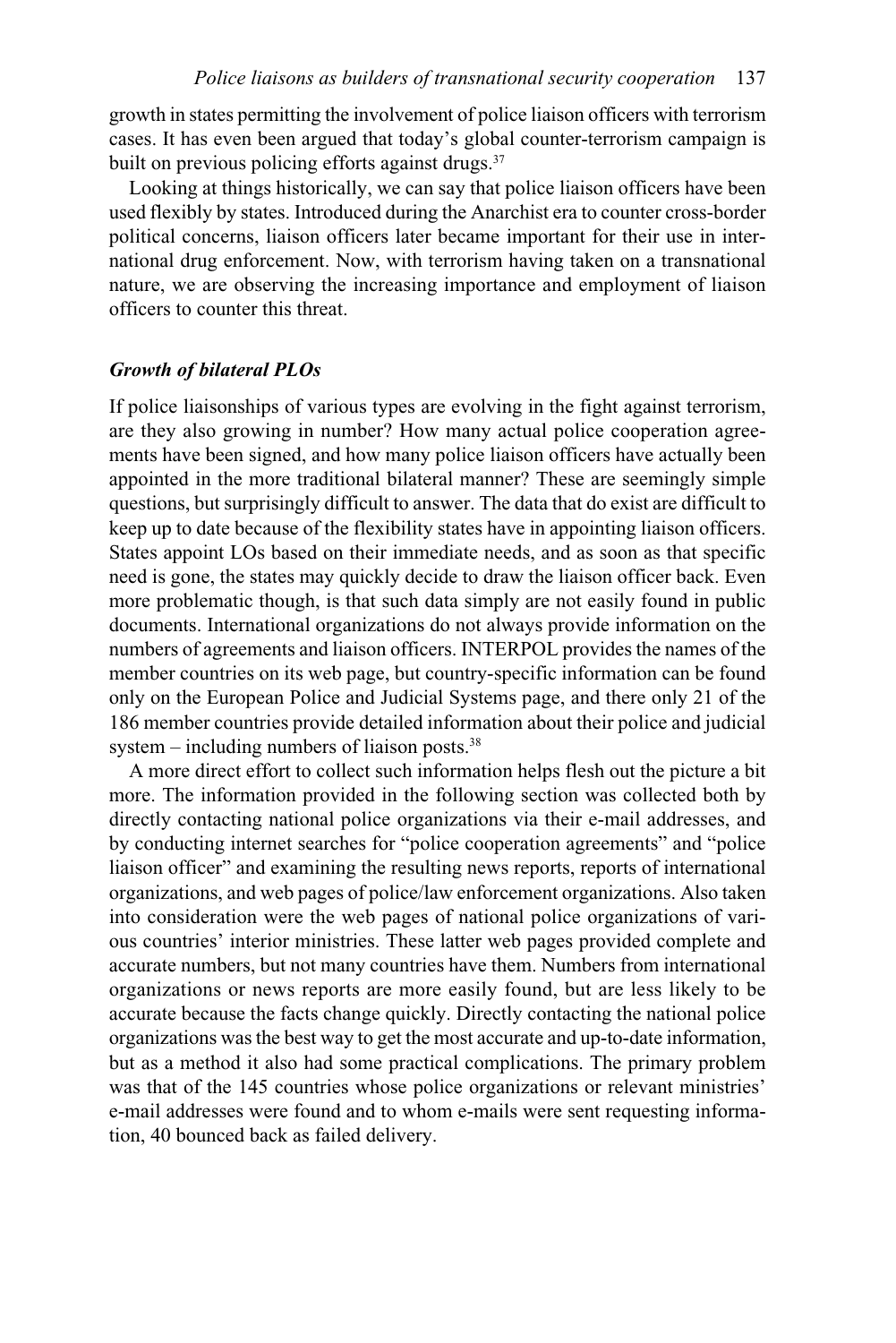#### *Numbers of PLOs worldwide*

To understand how extensive the use of PLOs is worldwide, we can look at the numbers of PLOs actually posted. Based on the various searches used for this study, 54 countries were found to deploy police liaison officers to around 650 different sites, with 13 countries found to send liaison officers to more than 10 different sites. The number of those sites does not necessarily reflect the total number of actual officers posted, however, since more than one officer may be appointed to a single liaison office. There is also no clear correlation between the sites for posting and the number of countries covered by those posts, since some liaison offices may cover an area greater than a single country. In other words, an office established in one country may be responsible for other countries in the same region. For example, the FBI legal attaché office in Nigeria is also responsible for Ghana, Togo, Benin, Equatorial Guinea, Sao Tome' and Principe, and Cameroon. Yet another example, the FBI has liaison offices in 60 countries around the world, but it covers a far greater number because each liaison post is responsible for more than one country.

In general, the numbers noted here are almost certainly underestimates the total number of PLOs stationed around the world currently. Direct contact with national police organizations revealed more liaison agreements and postings than those revealed by the internet search. For example, no information about Lebanese police agreements was available on the internet, but an e- mail from Lebanese authorities showed that they actually have bilateral police cooperation agreements with four other countries, and while the internet search showed only four LOs stationed in Lebanon, the e- mail response attested to a total of 15. Similarly, the internet search found just eight Slovak LOs posted abroad, one foreign LO in Slovakia, and a total of eight police agreements between Slovakia and other countries. Direct reporting by the Slovakian authorities revealed, however, a total of 10 Slovak LOs abroad, six foreign LOs in Slovakia, nine foreign LOs in third countries with agreements to work on behalf of Slovakia, and 26 police agreements with other countries. With respect to future numbers, the e-mail replies also point to intentions to increase the numbers of LOs currently posted. Polish authorities predict increases from current numbers of 7–10 LOs to about 15 in the next few years, and Slovakia also reported intentions to open up two additional LO posts in the coming year. During my research, I have also observed that other countries expressed the desire to create more posts, but pointed to budgetary or political restraints preventing this expansion.

Overall, the USA seems to have the lead in appointing liaison officers. This is in part because the USA has more than one agency appointing officers, each with a different focus. These include the Drug Enforcement Agency (DEA), the FBI, the Department of Homeland Security, the State Department, and the Department of Immigration and Naturalization. Among these, the DEA and the FBI are the most well known ones in terms of using liaison officers. The DEA has offices in 62 countries around the world, while the FBI, responsible for serious crimes and terrorism, has offices in 60 countries. With such numbers, both organizations clearly have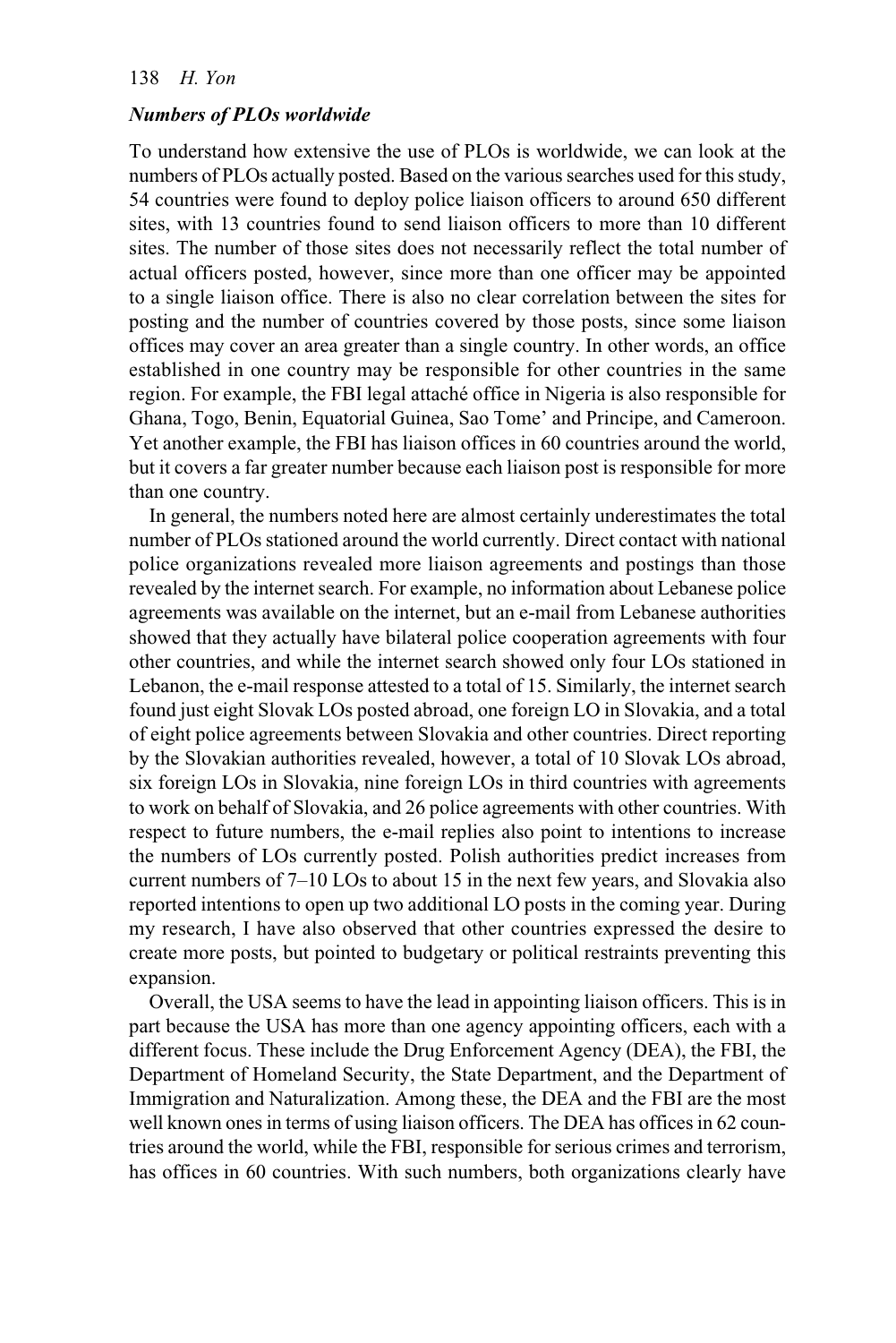already a global reach, but in fact the numbers of American liaison posts is on the rise. Looking specifically at the FBI, in 1992 there were only 16 offices worldwide, but due to increasing international terrorism<sup>39</sup> this had grown to 44 in June 2001, when then FBI Director Louis Freeh left the office, and to 57 after 9/11.<sup>40</sup> Former FBI director Louis Freeh testified in post-9/11 hearings that "the FBI needed to significantly increase its international role and liaison with our foreign law enforcement and security counterparts"<sup>41</sup> and in reference to the 1996 Khobar bombings, stated that he would have done much better if he had "had an FBI agent in Riyadh on June 25th, 1996, when that tragedy occurred, who had the trust and the relationship that the legate had three years later when he set up the office."<sup>42</sup>

Though perhaps not quite with the worldwide reach of the Americans, the liaison system is also an important aspect of policing in Europe, both internally between European countries and also externally in establishing relations with other countries. There is of course EUROPOL, a structure based on liaison understanding, in which member countries appoint liaison officers for the purpose of establishing police cooperation between each other. Bilateral police liaisonships between European countries also continue, with Britain, Germany and France taking the leading roles in appointment of bilateral liaison posts.

Another region where the importance of police liaisonships against terrorism is increasingly being recognized is Oceania, particularly after 9/11 and the attacks in Bali. The web page of the New Zealand Police announces that establishing new liaison posts is seen as an important step in increasing capability to pre- empt and respond to terrorist attacks,<sup>43</sup> and the Acting Deputy Commissioner of the New Zealand Police has said publicly that "International co- operation is vital in responding to terrorist attacks" and that therefore their liaison officer network has been expanding since 2001.<sup>44</sup> The international network of Australian LOs gives them reach into virtually every corner of the globe, $45$  and has been compared in its vastness to that of the USA, with references to the "new regional policeman".46 In Asia, the ASEAN countries have several efforts focused on improving cooperation on crimes, particularly terrorism, and the exchange of LOs is becoming an important component of this cooperation. The 5th ASEAN ministerial meeting in 2005 focused on the establishment of police liaison officers in the member countries.47 Korea and Japan also contribute to cooperative efforts in the region, and a Xinhua News Agency report in 2004 notes China's calls for closer cooperation and for greater exchange of LOs.48

The results of this inquiry into the growth of police liaisons reflects at least two important issues. First, while the numbers are on the rise, still, only about a quarter of all countries are able to send LOs to other countries, and only a quarter of *those* countries have managed to establish liaison posts widely  $-$  i.e. in more than ten countries. The USA, France, Britain, Germany, Spain, Italy, Canada, and Australia can be accepted as the leading countries in appointing LOs, and so we can safely say that this is a method used predominantly by western states and by those that are economically strong.

Second, it is important to consider the sensitive nature of establishing police agreements and LOs. While sending out e- mail requests for information on LOs,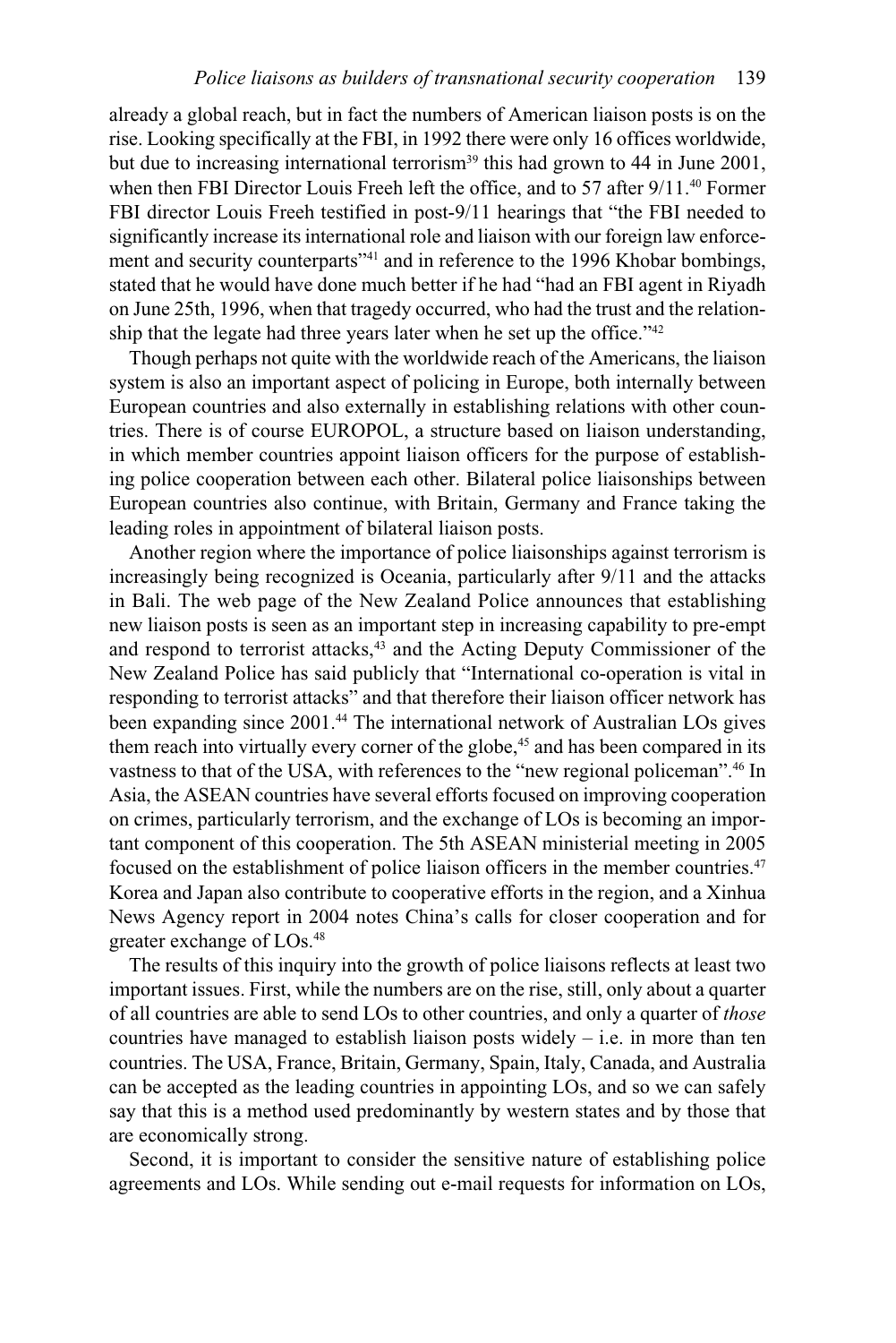the responses were not always positive. The Royal Canadian Mounted Police, for example, replied only that police cooperation agreements are classified and that it was therefore not possible to release these numbers publicly. Similar replies were also received from Italy and the Czech Republic. Some other countries however, went out of their way to provide up-to-date and accurate information. What is interesting about this is the varying degrees of sensitivity with which different countries treat the issue of sharing this information. While some states openly place this information on their web pages, others refuse to make the information public for any reason.

This fact in itself indicates the gray area in which this type of cooperation takes place. It is not necessarily seen as part of the traditional, completely secretive national security way of thinking, but it is not completely open either. It thus has clearly the potential to be invaded by a national security mentality. If this happens, police liaisons will become a part of international practices, with their age- old limitations for cooperation, such as mistrust. If it can remain a less nationalized, more transnationalized practice, it will remain a powerful potential for cooperation.

## *Conclusion*

Reflecting the arguments in Chapter 1, this chapter looked in concrete terms at the widening gap between the nature of terrorist activity and the response to this terrorist threat. The widening of this gap has accelerated since the end of the Cold War, as terrorism has become an increasingly transnational phenomenon while the response has remained largely at the international level.

Recent efforts of police organizations show, however, that as one of the key actors in fighting against terrorism, they are trying to find ways of closing this gap. Police forces are establishing transnational networks, the most significant example of which is in the deployment of liaison officers. The increasingly informal behaviors of formally appointed liaison officers can be viewed as an example of statist- transnational relations, which is a significant sign of a move into a more post- international era. It is via the police liaison officers that states are showing they have the capacity to go transnational in response to the transnational threat of terrorism. They represent, therefore, a revolutionary change and a sign of states adapting into the transnational world.

## **Notes**

- 1 Press Release from EUROPOL, 30 August 2002.
- 2 Cooperation Agreement between INTERPOL and EUROPOL, Brussels, 5 November 2001.
- 3 Wells, Benjamin W., "Private Jihad: How Rita Katz got into the spying business", *The New Yorker*. 29 May 2006. http://www.newyorker.com/archive/2006/05/29/060529fa\_ fact (accessed 27 November 2007).
- 4 http://www.siteinstitute.org/iss.html (retrieved 14 September 2007). Since then the Site Institute has been closed and a new initiative, the Site Intelligence Group, has been established. This information now can be found at http://www.siteintelgroup.org/iss.html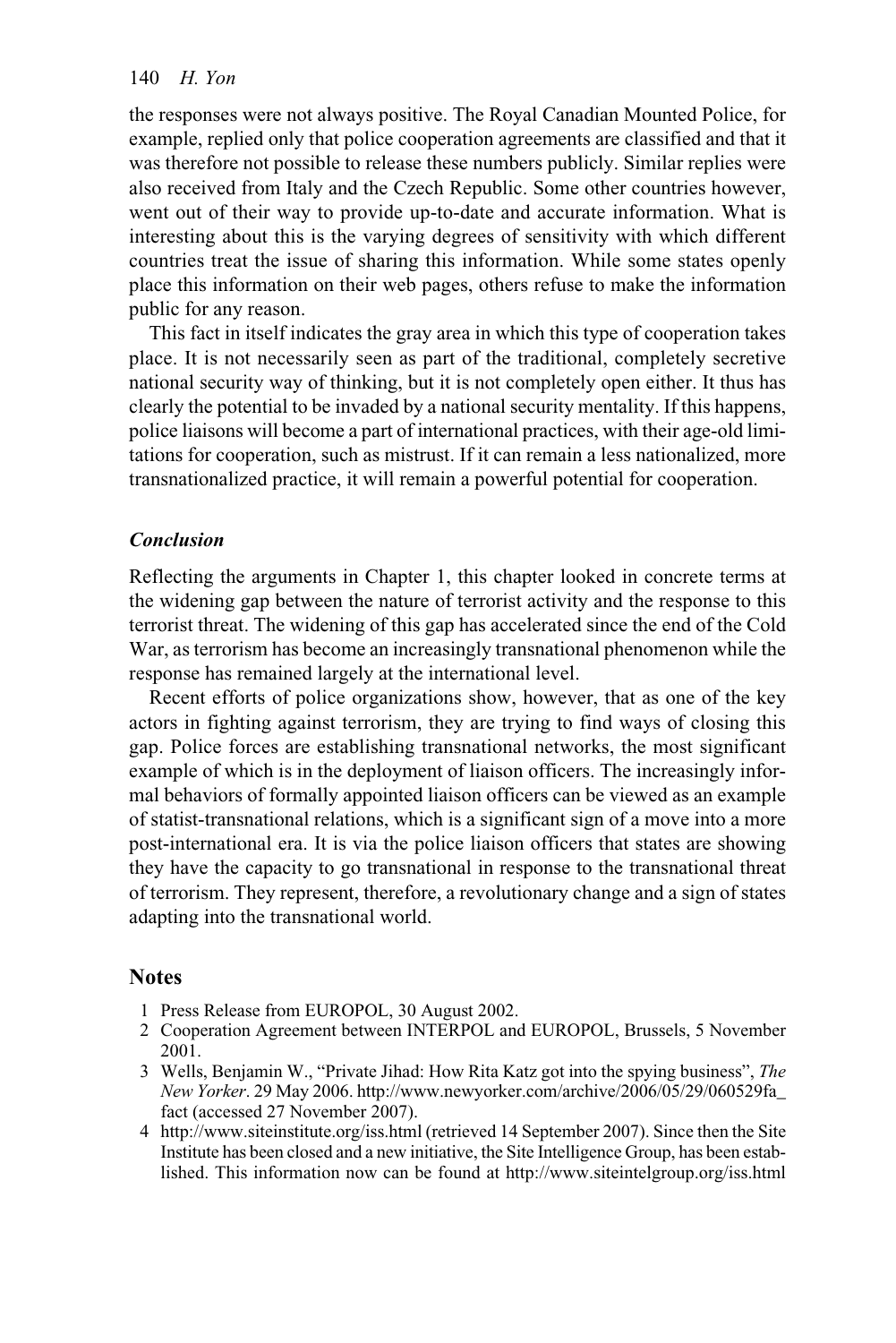- 5 For newspaper coverage of this case see R. Canikligil, "New York polisinin Islam fobisini kirdi" [A New York policeman broke the Islam phobia] in *Hurriyet- USA*; Shulman, R. "Liaison Strives to Bridge Police, Muslim Cultures". *Washington Post*, 24 January 2007. Page A02; and S. Witt, "Islam and the 70th Police Pct. – Liaison helps foster understanding between cops and the community." *Kings Courier*, 8 February 2007.
- 6 Interview with Erhan Yildirim, 3 March 2007.
- 7 Interview with a liaison officer, 26 October 2005.
- 8 Interview with a Deputy National Police Commissioner, 27 September 2007.
- 9 Interview on 17 August 2006.
- 10 Interview on 25 November 2004.
- 11 Interview on 17 August 2006.
- 12 Interview on 3 May 2007.
- 13 A- M. Slaughter, *A New World Order*, New Jersey: Princeton University Press, 2004.
- 14 M. Edelbacher, "Austrian international police cooperation", in D. J. Koenig and D. K. Das (Eds), *International Police Cooperation: A World Perspective*, New York: Lexington Books, 2001, (121–128), p. 126.
- 15 M.H.F. Mohler, "Swiss Intercantonal and International Police Cooperation" in D.J. Koenig & D. K. Das (Eds.), *International Police Cooperation: A World Perspective*, New York: Lexington Books, 2001, (271–288), p. 277.
- 16 P. P. Mlicki, "Police Cooperation with Central Europe: The Dutch Case" in D. J. Koenig and D. K. Das (Eds), *International Police Cooperation: A World Perspective*, New York: Lexington Books, 2001, (217–228), p. 219.
- 17 J. W. E. Sheptycki, *In Search of Transnational Policing: Towards a Sociology of Global Policing*, Aldershot, Ashgate, 2002.
- 18 (Italics mine). This information was retrieved on 28 November 2007 from the web page of the Metropolitan Police: http://www.met.police.uk/so/counter\_terrorism.htm, For more information, see also Chapter 9 of this volume.
- 19 P. McGreevey, "Overseas Links Urged for LAPD", *Los Angeles Times*, 9 September 2006; B. G. Thompson, LEAP: The Law Enforcement Assistance and Partnership. http:// www.epic.org/privacy/fusion/leap.pdf (accessed 16 November 2007).
- 20 Thompson, op. cit., p. 11.
- 21 Words of a police officer at the NATO conference, Ankara, Turkey, 6 December 2007.
- 22 http://www.kent.police.uk/About%20Kent%20Police/Policy/n/n95.html. It should also be noted that the Kent police distinguish between "FORMAL" (regulated by national or international law) and "*formal*" (required by locally negotiated agreements).
- 23 Personal communication, 18 October 2007.
- 24 M. Deflem, Presentation at NATO conference, Ankara, Turkey, 6 December 2007.
- 25 Council decision 2003/170/JHA of 27 February 2003.
- 26 D. Bigo, "Liaison officers in Europe: New actors in the European security field", in J. W. E. Sheptycki (Ed.), *Issues in Transnational Policing*, London: Routledge, 2000, pp. 67–99.
- 27 E. A. Nadelmann, *Cops Across Borders The Internationalization of U.S. Criminal Law Enforcement.* University Park PA: Pennsylvania State University Press, 1993, 109–110.
- 28 M. Deflem, "International police cooperation in Northern America: A review of practices, strategies, and goals in the United States, Mexico and Canada", In D. J. Koenig and D. K. Das (Eds), *International Police Cooperation: A World Perspective*, New York: Lexington Books, 2001, 71–98.
- 29 O. Marenin, "The Goal of Democracy in International Police Assistance Programs", *Policing*, 21, 1, 1998, 159–177.
- 30 Interview conducted on 15 December 2007.
- 31 Interview conducted on 22 March 2007.